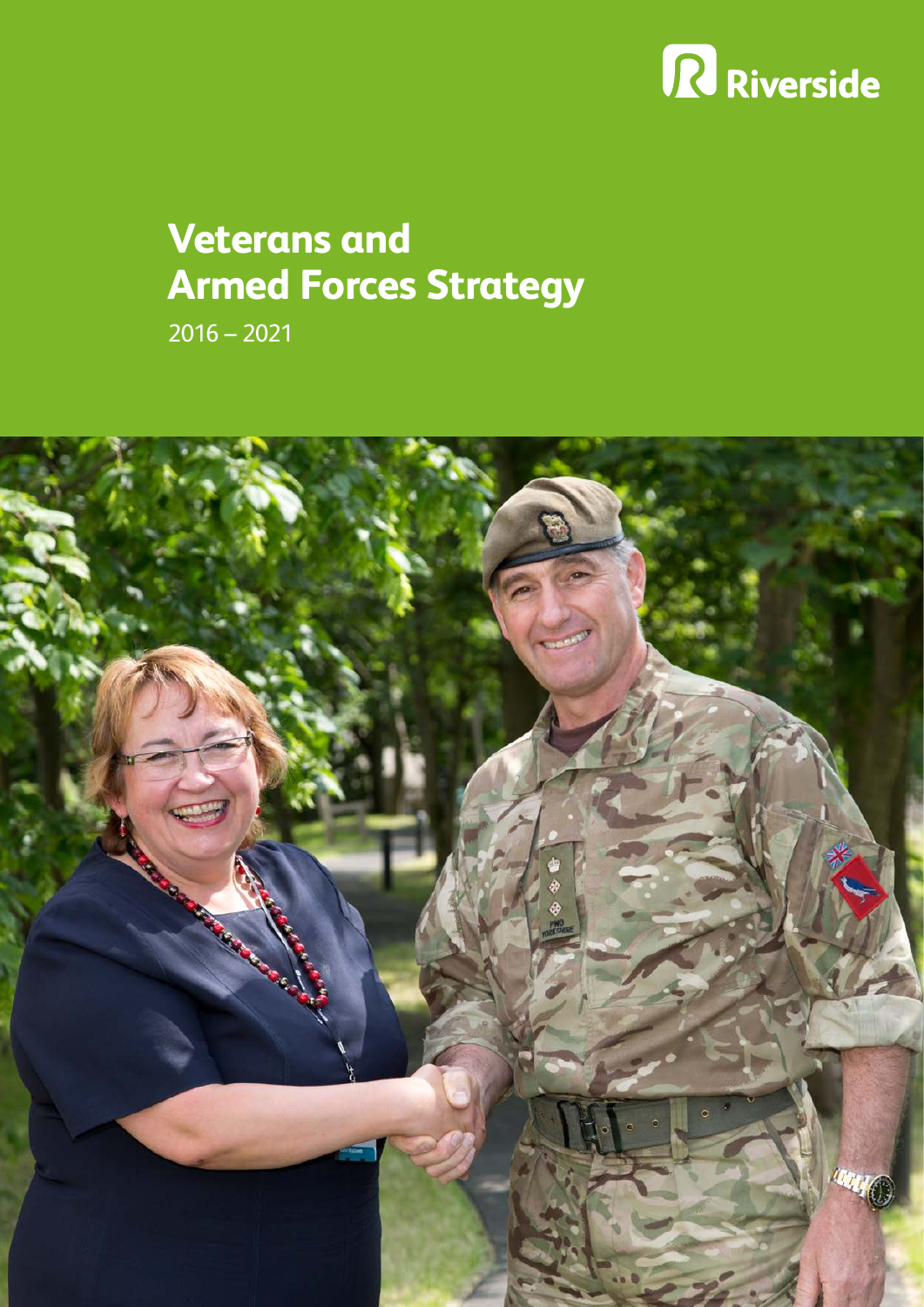| Introduction                           | 3  |
|----------------------------------------|----|
| <b>Background</b>                      | 4  |
| Where we are now                       | 6  |
| Where we want to be                    | 7  |
| How we will get there                  | 8  |
| <b>Conclusions and recommendations</b> | 11 |

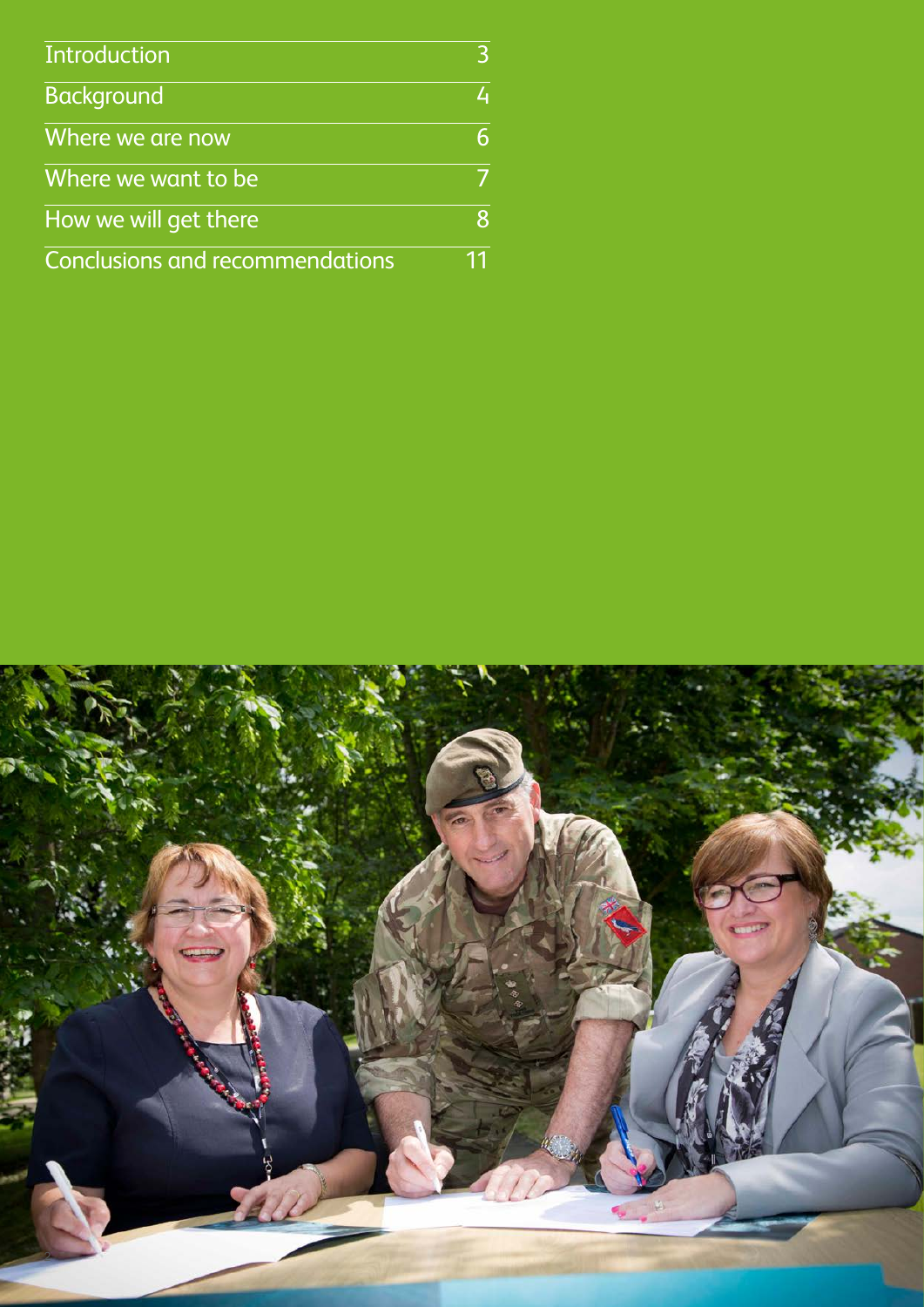### **Introduction**

At Riverside we are proud to be one of the leading registered providers of social housing in the UK, providing support and affordable housing to people of all ages and circumstances throughout England and South West Scotland.

Riverside has provided specialist services to Veterans of the Armed Forces since 2000 and, in this time, we have supported, advised and housed over 13,000 Veterans. We also recognise that within our general housing stock, support services and retirement services there will be a significant number of military Veterans, as they make up more than 7% of the UK population. In 2014/15 3.4% of new tenants told us that they were Veterans, and alongside this we also house a proportion of currently service military personnel in our social housing. Underpinning all of this we also have a significant number of Veterans and Reserves among our own staff teams.

The aim of this Veterans strategy is to provide a clear picture of and vision for the services we provide to Veterans, as well as those we aim to develop, setting our approach for the next five years. It will help to promote Riverside's role within the Veterans sector, as well as highlighting to the Ministry of Defence, Veterans and the wider community the value of our services. It will also outline our plans for developing Veterans' services in the future.

Our Corporate Plan is clear in its objectives, and the Veterans strategy will be no different. The following commitments from the plan will be included within it:

- **Connected Customers:** improving our customers' experiences by modernising our services and delivering consistency.
- **Resilient Lives:** providing a comprehensive range of services to support those customers who need extra help to thrive in their homes.
- **Better Places:** improving neighbourhoods by investing in our existing homes, building and acquiring new ones, and selling stock to focus our geographical footprint.

The plan has also set out how we will achieve these objectives by following two key routes:

- **Great Team:** ensuring our colleagues and board members are well led, fully engaged, supported and rewarded to deliver our strategy and involving our customers in scrutinising and influencing what we do.
- **Effective Business:** securing the resources to deliver our objectives, managing them effectively in order to generate the capacity to make choices and do more.

This strategy should be read alongside Riverside's Supported Housing Strategy, which includes best practice from the sector and a framework with resources for support delivery.

**The aim of this Veterans strategy is to provide a clear picture of and vision for the services we provide to Veterans, as well as those we aim to develop, setting our approach for the next five years.**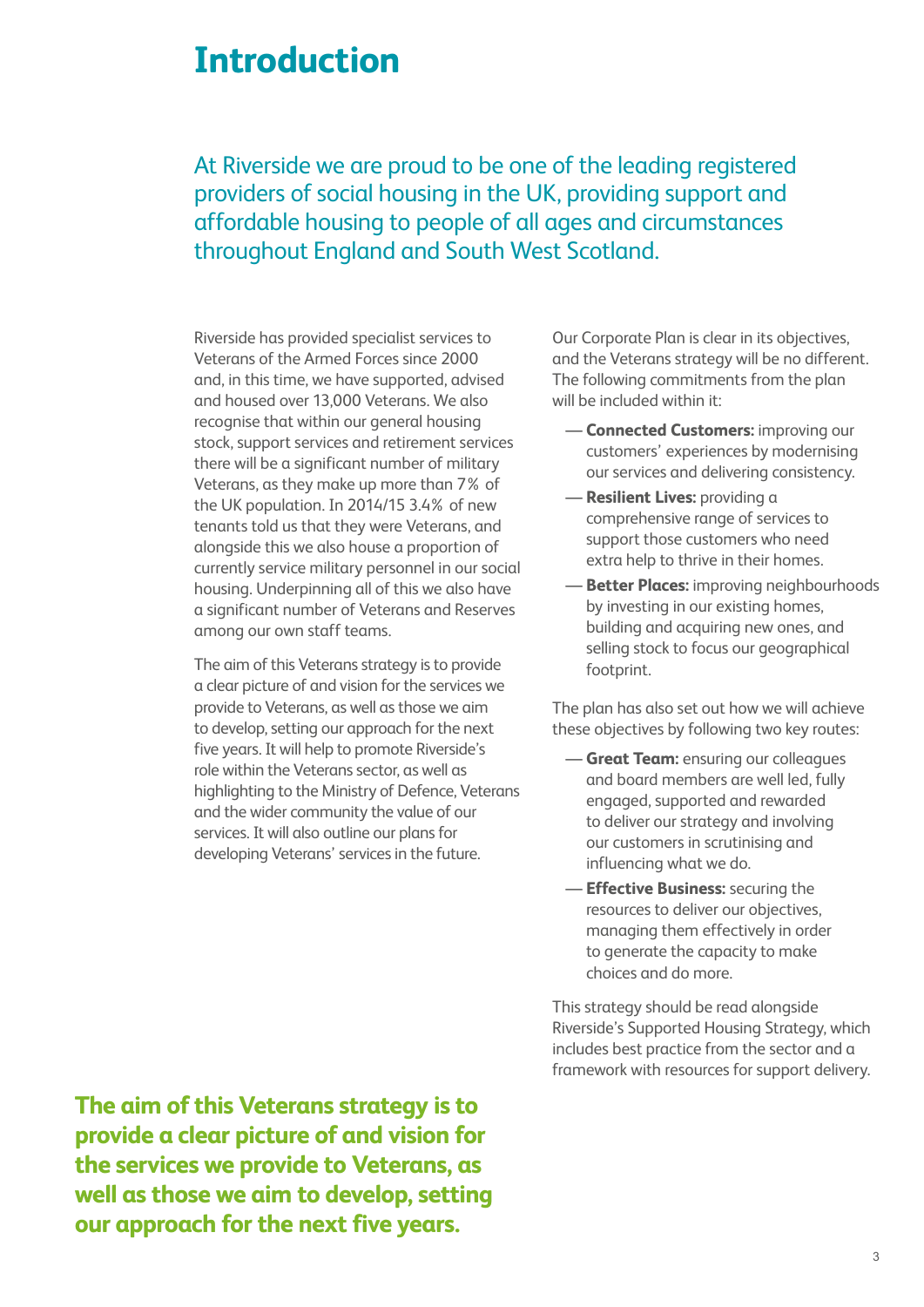### **Background**

Recent years have seen the beginning of a significant movement in the population of Armed Forces personnel. As troops withdraw from Afghanistan (December 2014) and Germany under the banner Army 2020, the demand for Service and Veterans' housing within the UK will rise proportionally.

Each year between 18–20,000 people leave the Armed Forces; the majority have a successful transition into civilian life. According to NHS figures, just below 10% leave with some kind of health issues, either psychological or physical.

Via our SPACES service Riverside is a member of the Confederation of Services Charities (COBSEO) and are particularly involved in the Housing Cluster. COBSEO provides a single point of contact for interaction with government, including local government and the Devolved Administrations; the Royal Household; the private sector; and, of course, other members of the Armed Forces Community. Membership of this body provides Riverside with a credible reputation for delivering services to Veterans, as well as a voice amongst the sector.

In 2013 Riverside joined up with Stoll (a specialist Veterans social housing provider) to commission the University of York to conduct a four year research programme into the housing and support needs of Veterans. Funded by the Forces in Mind Trust (FiMT), the first phase has been completed. The published report confirms fears of a lack of knowledge and data on the long-term housing needs of Veterans. Information held at Local Authority level is inadequate and, whilst providers of accommodation services (and some Local Authorities) report strong demand in some locations, provision is ad-hoc and fragmented. In addition the research has identified weaknesses in the planning and processes of transition (of service leavers to civilian life), with limited advice available and no real preventive work to identify service leavers who are likely to struggle as they re-enter civilian life – a missed opportunity.

It is also difficult to know if figures of Veterans within housing and support services, or those sleeping rough, are correct. This is made more difficult as many people will not 'admit' to being a Veteran as they can feel ashamed of becoming homeless. However, the research also identified great respect amongst the Veterans and social/welfare/health sector for services such as Riverside's, which deliver dedicated and tailored housing with support to Veterans, often with very complex needs and multiple traumas.

Each year between 18–20,000 people leave the Armed Forces; the majority have a successful transition into civilian life. According to NHS figures, just below 10% leave with some kind of health issues, either psychological or physical.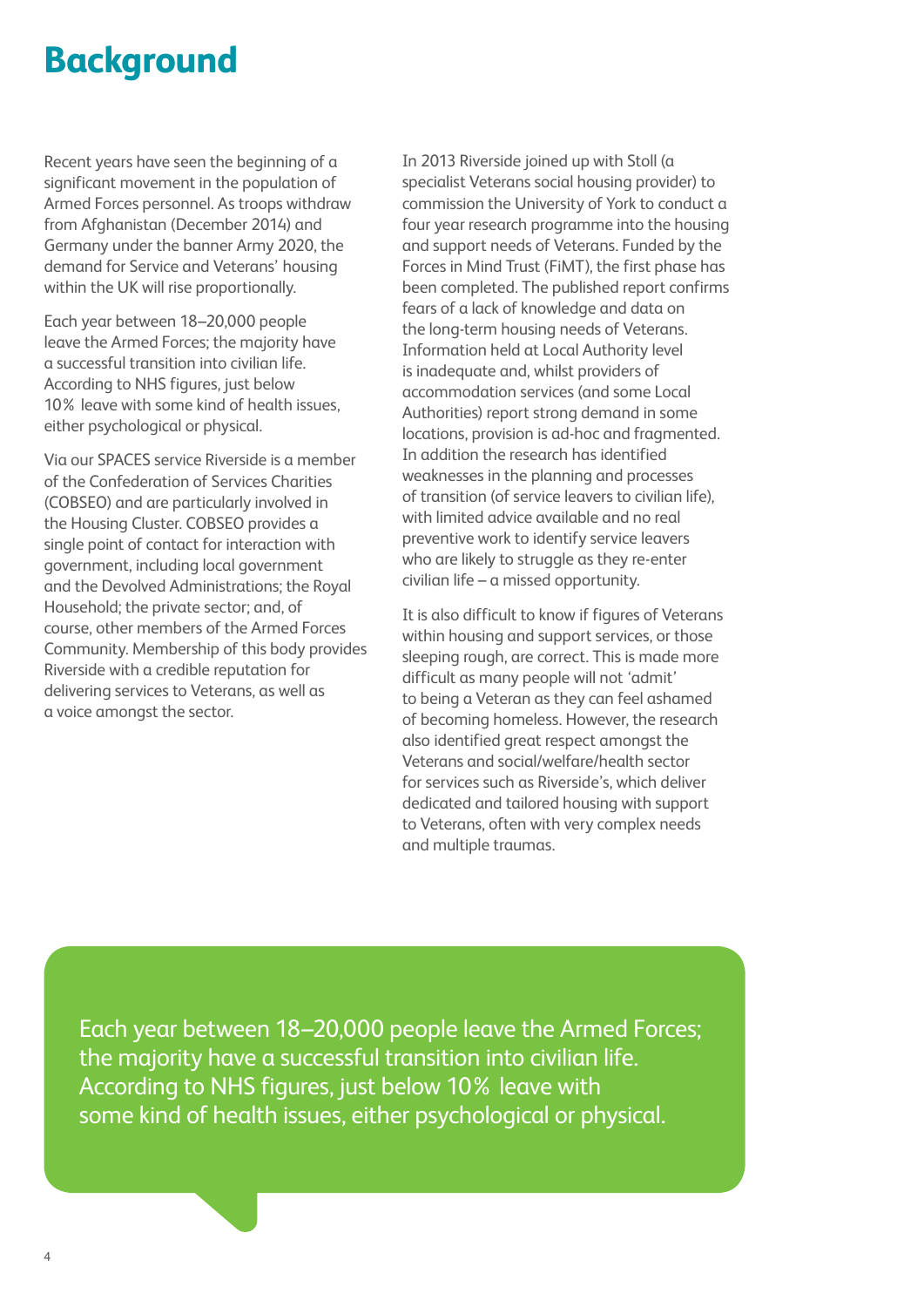#### **The Armed Forces Covenant (AFC)** was

published in May 2011 along with a document called 'Today and Tomorrow'. This lists the nearly 100 real, tangible commitments the government has made to the Armed Forces Community.

The AFC itself is not a legal document but its key principles have been enshrined in law in the Armed Forces Act 2011.

The Covenant's two principles are that:

- —the Armed Forces Community should not face disadvantage compared to other citizens in the provision of public and commercial services; and
- special consideration is appropriate in some cases, especially for those who have given most such as the injured and the bereaved.

The Covenant exists to redress the disadvantages that the Armed Forces Community may face in comparison to other citizens, and to recognise sacrifices made.

The AFC is also supported by the Corporate Covenant, which is a public pledge from businesses and other organisations who wish to demonstrate their support for the Armed Forces Community. Riverside signed the Corporate Covenant in June 2014, and was the first (and to date the only) Civilian Registered Provider of Social Housing to do so.

#### **The Transition Mapping study** was

published by FiMT in August 2013. This mapped and costed the outcomes of poor transition in its manifestations of homelessness, alcohol and drug misuse, offending, family breakdown, debt, psychological disorders and unemployment. It projected that costs associated with poor transition would be £122 million in 2013, £111 million in 2014 and £98 million in 2015. These were said to be 'conservative estimates'.

However, through Riverside's early intervention services, which aid transition, we know they can deliver substantial benefits through their ability to stop problems escalating.

**The Veterans' Transition Review,** which Riverside contributed to, was conducted by Lord Ashcroft KCMG PC, and published on 11 February 2014. His report examined the transition of Armed Forces personnel from their military careers to civilian life at the end of their service.

The report highlighted that the experience of transition varies and that there still are many gaps in provision and information available.

These reports are used to inform public policy, and in particular Lord Ashcroft's review is extremely influential. His role as 'Prime Minister's Special Representative on Veterans' Transition' means he makes direct recommendations to cabinet, to which ministers must then respond.



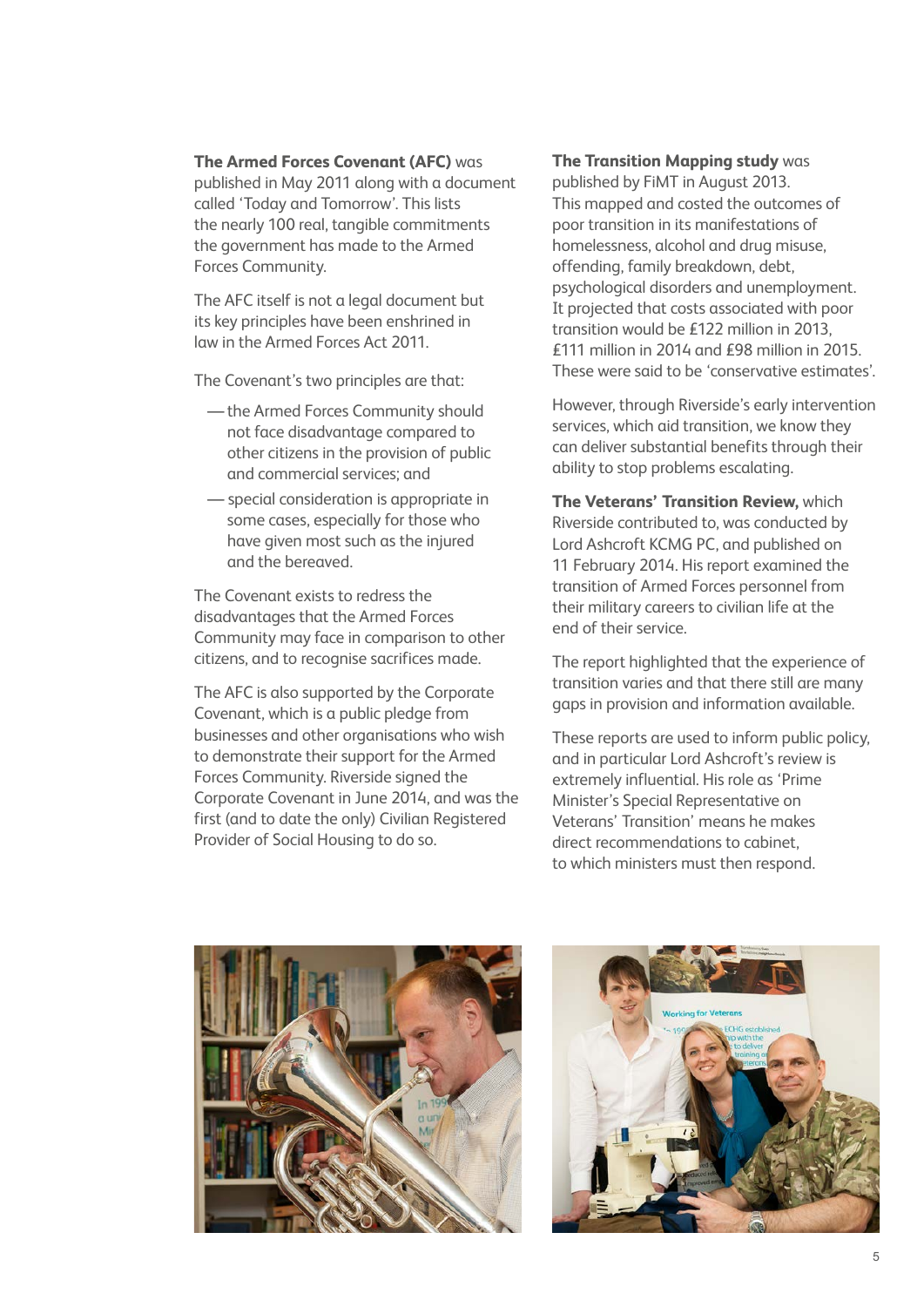### **Where we are now**

Riverside has a range of services and offers to members of the Armed Forces – including those in current active service, Reservists and Veterans.

#### **The current services include:**

1. **SPACES** (The Single Persons Accommodation Centre for the Ex Services), funded by the MoD, is designed to help single ex-regulars find appropriate accommodation when they leave the services. Through this telephone advice service, Riverside reduces the instances of ex-service personnel becoming homeless or sleeping rough after discharge. Veterans who have been out of services for some time also use SPACES and are assessed and referred to appropriate housing solutions. Since its inception in 2000, SPACES has helped house over 13,500 people into independent accommodation, social housing and specialist housing including Riverside's own Veterans' services outlined below.

2. **MCTC Housing Service** is an advice service within the Military Corrective Training Centre. Working closely with the welfare support team, Riverside advises and refers to appropriate housing, preventing homelessness at the point of discharge. MCTC operates on the same MoD contract as SPACES.

3. **Mike Jackson House (MJH)** supported housing service located in Aldershot, offers 24-hour support to single men and women in 25 self-contained flats. Training and recreational space is also provided. The scheme was built on land gifted by the MoD with capital grants from DCLG (Department of Communities & Local Government), Rushmoor Borough Council and service charities.

4. **The Beacon** supported housing service in Catterick offers 24-hour support to single men and women in 31 self-contained flats. Therapy rooms, training facilities, recreational space and a working bakery are all available on site. The Beacon was built on land gifted by the MoD, with capital funding provided by DCLG, the Homes and Communities Agency, Riverside and The Royal British Legion.

5. **Family Homes** have been developed by Riverside in partnership with MoD, in the Midlands under a PFI-funded initiative. 145 three and four-bed homes close to RAF Cosford deliver quality rented accommodation to serving personnel and their families.

6. **Manchester Partnership** is a new project where Riverside is bringing its specialist support into play as part of a city-wide partnership in Manchester. Working with Walking with the Wounded our team promotes support around wellbeing to Veterans across the city.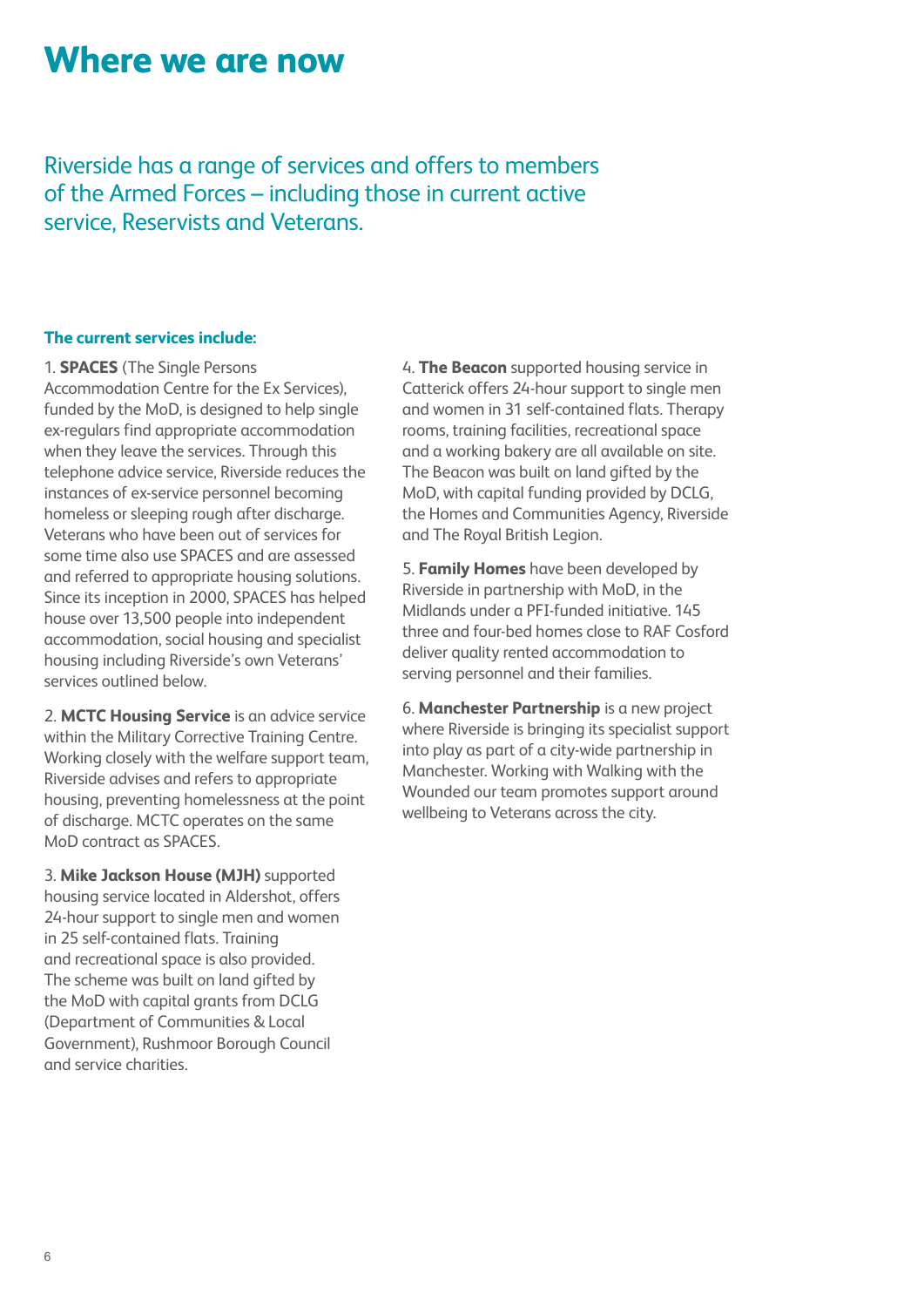### **Where we want to be**

Riverside aims to deliver a range of flexible services that will meet the needs of different groups of Veterans, having demonstrable actions and outputs from our commitment to the Corporate Covenant.

As a large organisation with a national footprint, Riverside has the opportunity to touch the lives of a large number of Veterans and the wider Armed Forces Community (eg spouses/partners and families of serving personnel or veterans) in different ways:

- As a landlord, we house Veterans within our general needs housing, retirement living services and supported housing schemes. We are committed to having appropriate responses to the needs of Veterans, relevant to the type of service or accommodation they are in.
- We deliver advice and support services specifically for Veterans, as well as to Veterans within our more generic homelessness or other accommodation based and floating support services. We will ensure that staff are equipped to meet the needs of veterans, appropriate to the service they receive.
- As an employer of around 2,500 people we can estimate that around 175 are Veterans. In addition to this, we know we have a number of staff who are Reservists (formerly known as the Territorial Army). As a responsible employer with 'Investors in People' and 'Best Companies' status, we will ensure our HR policies and procedures allow flexibility for all staff to undertake their duties.
- As a purchaser of goods and services we procure from a variety of organisations. Using our procurement processes, we will encourage our suppliers to consider their support to the Armed Forces Community.

#### **The Future Shape of Riverside's offer to Veterans and the Armed Forces Community**

We will continue to offer a range of options to respond to the needs of our Veterans, to include supported housing, floating support, shared ownership via our general needs, training for employment and a range of ongoing accommodation-based support packages.

We will continue to expand our Veterans services, investing in accommodation and pulling in more specialist support. Alongside this we will continue to develop support for Veterans with Riverside's social housing and generic support services.

We will ensure that existing and future services are viable and offer value for money. As local commissioning diminishes, a targeted fundraising campaign will be launched using Riverside's established **#LightsOnForVeterans**  banner, in order to secure revenue necessary to fund support services. Consideration will be given on how best to ensure the future financial sustainability of these support services for example through increased partnership working, as we will not be able to rely solely on charitable donations.

We will increase our work with other agencies and Service Charities, to ensure we are able to provide the very best support and 'offer' to all of our customers. This will include models such as the sort in place at Mike Jackson House, where a member of staff employed and funded by Walking With the Wounded works as an integrated part of the Riverside Care and Support team.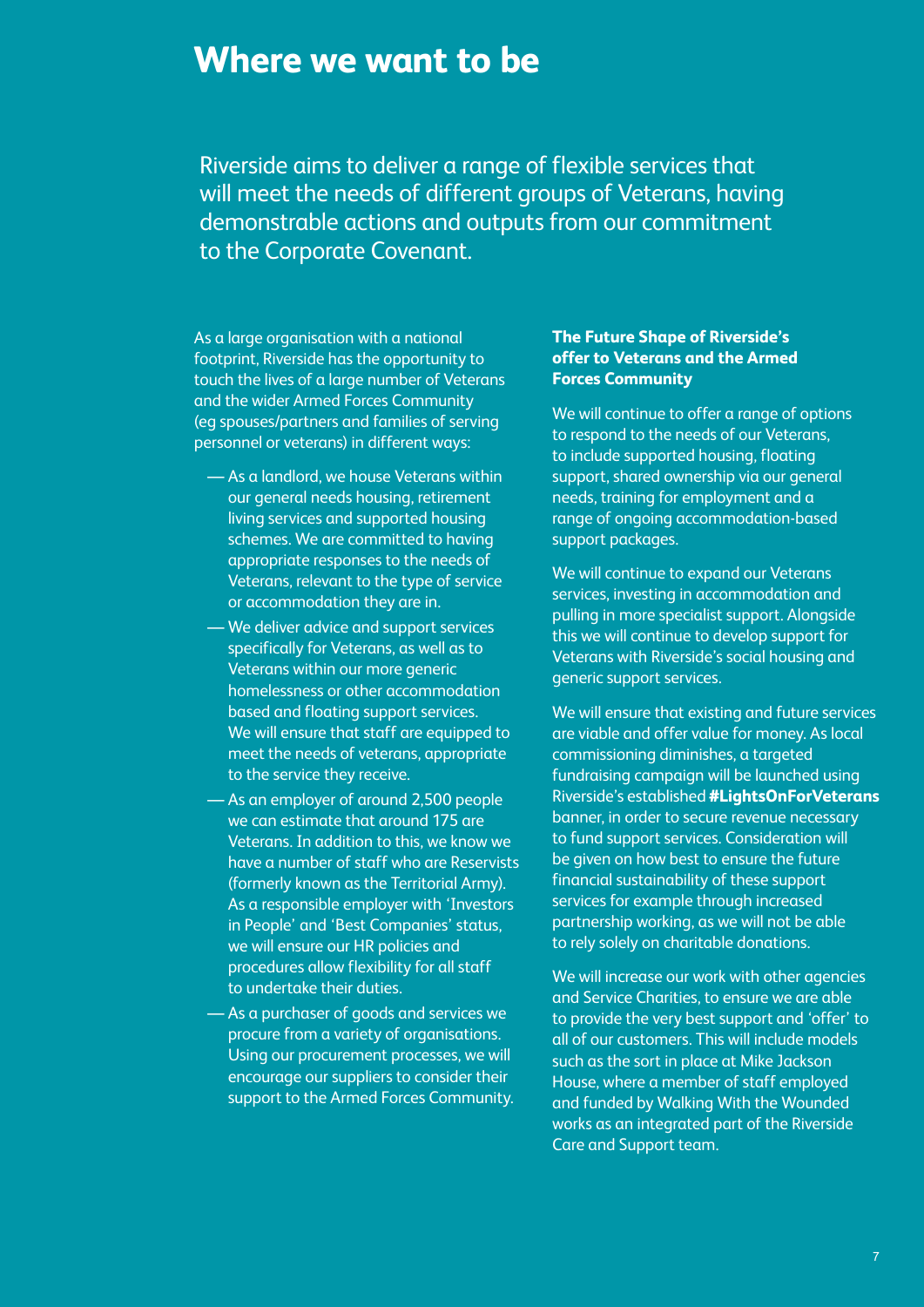### **How we will get there**

**Sponsor:** In order to drive all of the identified activities, our Director of Business Development will Sponsor all Armed Forces activity, and 'own' our Corporate Covenant commitment. This director will promote the strategy to all divisions and sections of Riverside, and remind departments of their part to play in delivering our commitment to the Covenant. Divisions will each identify a lead member of staff to co-ordinate the delivery of the strategy.

**Monitor and Research:** We will begin to monitor and record the number of serving personnel, Veterans and Reservists amongst our staff teams, tenants and customers.

By understanding the numbers of people in the Armed Forces Community who are affected by our activities, we can better plan, cost and implement future developments and target additional resources where appropriate.

Riverside will better understand the need and what type of services are most effective when The University of York complete the research commissioned by Riverside and Stoll. We will develop an action plan around the research findings, and consider the most effective support models identified. Services will be developed according to identified best practice, changing needs of customers, and available funding streams.

**Develop:** Increase the number of Veterans specific services we provide. In 2015 we begin two new building projects thanks to a successful application to the LIBOR funds in 2014. These will create supported accommodation services for single Veterans who would otherwise be homeless.

**Fundraising:** Fundraising options will be integrated into our work wherever possible. For Support services there will be increased collaboration between the Fundraising Manager and the Business Growth and Strategy and Operational Teams. Alongside the Contracts and Tendering Team plan there will be a focus on non-usual activity such as bids to grant giving bodies and other funds rather than Local Authorities, or health and care commissioners. With such funding routes, it is usual for successful bids to be allocated for current or subsequent financial years, and as a result the timing of bids will be aligned to coincide with upcoming building completions. We have therefore developed a bidding/ tendering timetable that reflects this enhanced approach to funding.

It is recognised that we are better placed to access support and funding in partnership with other agencies, and so time will be dedicated to working with agencies across the Veterans sector in order to achieve this. Through our Armed Forces Sponsor and with our Fundraising Manager we will oversee a plan to recruit major donors, leveraging influence from our Veterans Sponsor; Procurement to allow us to work with our supply chain; and frontline colleagues who can support the dissemination locally of fundraising messages. This will represent a cultural shift in promoting our need for external support to continue these valuable services. Many relevant grants are often driven by charities and local commissioners, therefore local teams and managers will be supported to seek out and maintain appropriate links and relationships. Larger, national grant giving bodies and a public fundraising campaign will be led as identified in the fundraising plan.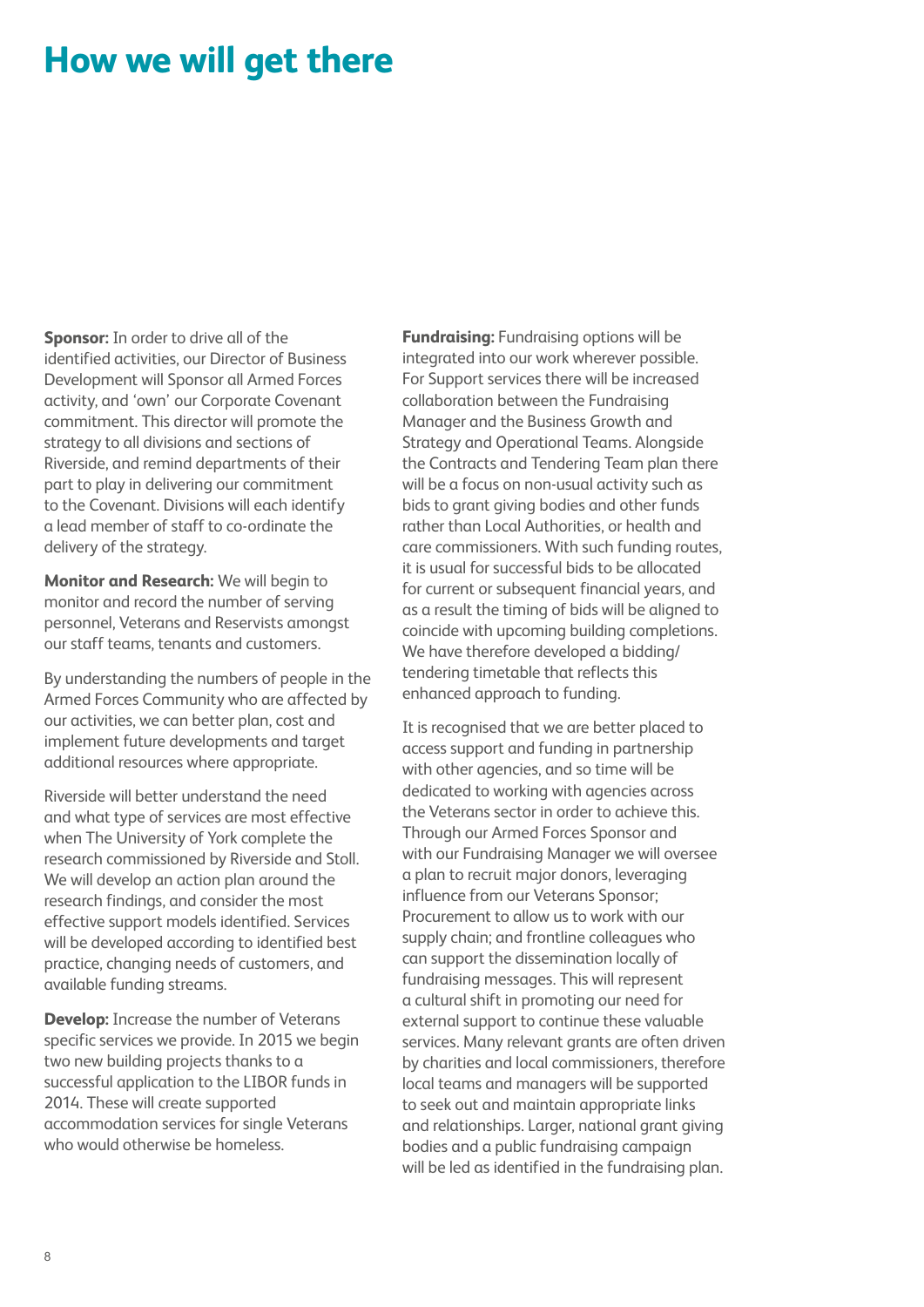| <b>Name of organisation</b>                                        | Small/medium/<br>large amounts | <b>Statutory or</b><br>non statutory | <b>Application</b><br>lead person*                           |
|--------------------------------------------------------------------|--------------------------------|--------------------------------------|--------------------------------------------------------------|
| Supporting people<br>and other regional<br>commissioning bodies    | Large                          | Statutory                            | AM/ROM if negotiation<br>only; BG&S - if a<br>tender process |
| Charitable Trusts &<br>Foundations including<br>Services charities | Medium/Large                   | Non Statutory                        | <b>FM</b>                                                    |
| Corporate donors                                                   | All                            | Non Statutory                        | <b>FM</b>                                                    |
| Individual donors                                                  | All                            | Non Statutory                        | <b>FM</b>                                                    |
| Community fundraising                                              | Small                          |                                      |                                                              |
| <b>Church Housing Trust</b>                                        | Small/Medium                   | Non Statutory                        | AM/ROM                                                       |
| Libor Fund 2015                                                    | Medium/Large                   | Statutory                            | BG&S/FM                                                      |
| Local Authorities/<br>community funds                              | All                            | <b>Both</b>                          | FM/AM                                                        |

\* AM = Area Manager, ROM = Regional Operations Manager,

BG&S = Business Growth & Strategy/Tendering and Contracts, FM = Fundraising Manager

**PR, Marketing and Influencing:** Riverside is fortunate to have a variety of internal and external people involved in the publicity and marketing of its Veterans services. Staff from Operational teams, BG&S, Marketing, and Policy are all involved in creating regular newsletters which are used to inform and influence external stakeholders including potential funders, ministers and government departments.

Through Riverside Group we have access to an external public affairs agency on influencing. This presence and awareness raising in social media, newletters, articles in publications and other formats means that we will continue to support an holistic approach to enable all of our PR, marketing, influencing and fundraising activity to achieve the greatest impact.

**National Partnerships** and links with local partners will be nurtured. This may include external partners directly delivering support within our schemes or allowing and training us to use their materials and programmes. By taking this partnership approach we will enhance the flexibility of our services, important during the times of funding restrictions

Our specialist workers will benefit from Riverside's wider expertise in specific areas, such as Employment and Training and Financial Inclusion. They will link into existing employment and training frameworks and best practice networks, and benefit from the peer support that can be offered by dedicated staff operating in other parts of the business.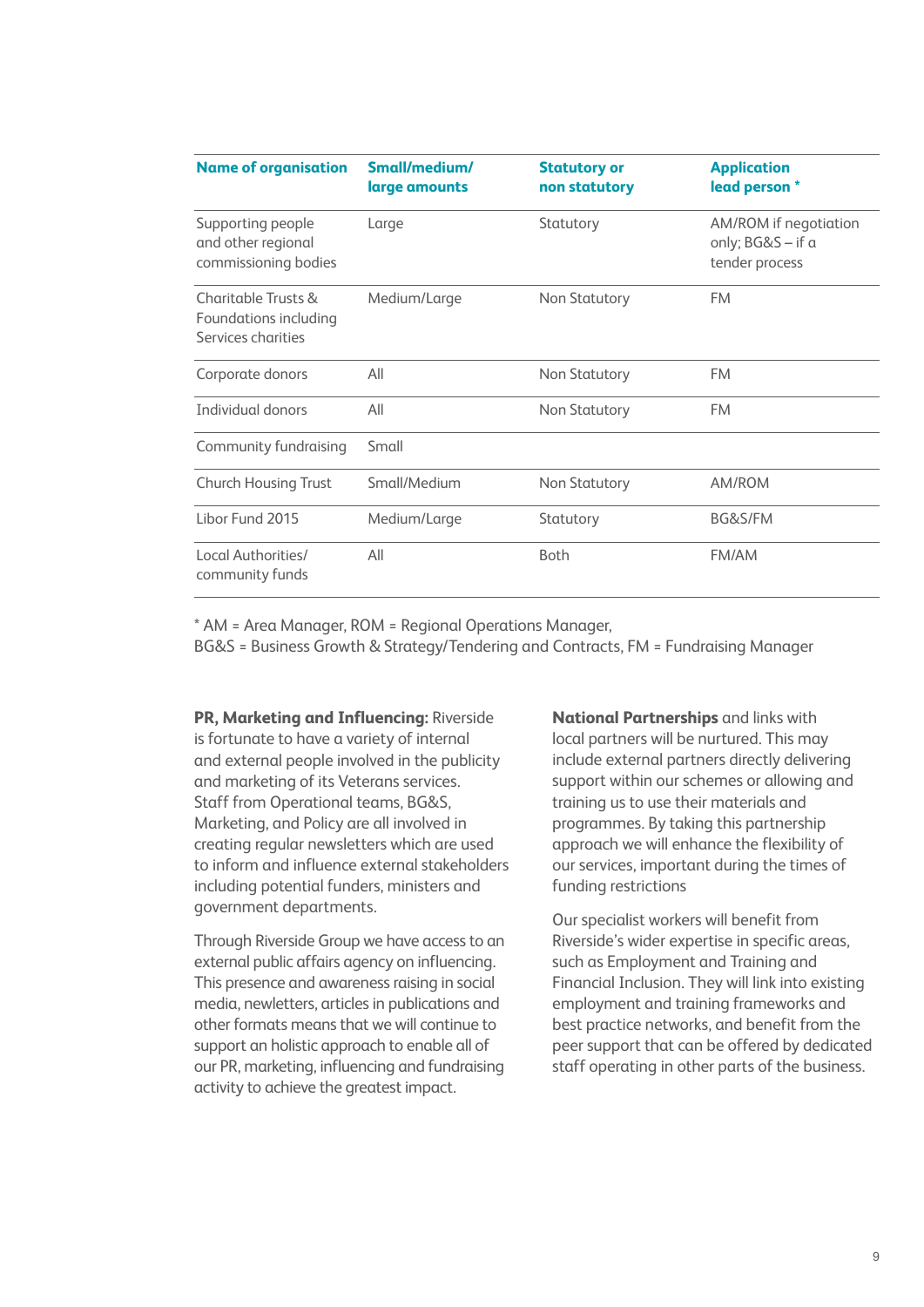Our membership of COBSEO will be examined and adapted (if necessary) to ensure we are gaining the most benefit from this arrangement. We will explore whether one membership as Riverside will be more beneficial, or if each specialist Veterans scheme should hold separate membership. We will be active in more of the clusters:

- Education, Employment, Resettlement
- Welfare, Health and Wellbeing Arena
- Housing (currently the only cluster we attend)
- Veterans in the Criminal Justice System

#### **Create Champion or Lead roles:**

These will be regular Scheme Managers or Support staff in retirement living and generic supported schemes, who will seek out best practice in this field and arrange appropriate activities for customers who are Veterans within their (and if appropriate neighbouring) Riverside services. This will ensure we have a level of knowledge of Veterans needs and resources available to them as a consistent offer across Riverside Care and Support division.

**Staff Recruitment and Support:** To honour our commitment to the Corporate Covenant, we will offer all Veterans applying for job vacancies a guaranteed interview if they meet the essential criteria of the post. We will target the advertising of posts through channels and platforms used by Veterans. In Veterans specific support schemes, we will have GROW trainee posts ringfenced for Veterans who have faced homelessness.

Riverside will support reservist employees who are compulsorily mobilised for service in the Armed Forces and Reservist Personnel have special employment protection if called up. Up to two weeks unpaid time off for Reservist annual training is allowed.

**Lettings to Veterans:** Where Riverside manages its own lettings and referrals in general needs divisions, we will consider giving weighting to applications from Veterans.

**Building our reputation:** We have steadily built our reputation since 1999 as a provider of Veterans services. To advance our credibility and give us an equal, or at least similar, footing to other forces/veterans providers, Riverside would benefit from a spokesperson/ representative with a high ranking (Brigadier or above) background.

The MoD world is one of traditional military values, and great respect and trust is placed in agencies who are represented by such personalities. This is evident in key military organisations such COBSEO, Stoll, Haig Housing, Help for Heroes, SSAFA, Royal British Legion, Combat Stress and others. To help Riverside advance its position amongst Veterans services/Forces Charities, we must therefore consider appointing a board member or senior manager who is a high ranking, ex-military personality, as soon as a vacancy allows. Whilst a military background cannot outweigh the other needs of such a role, preference could be given to such a person if all other needs of the role are fulfilled to an equal standard as other candidates.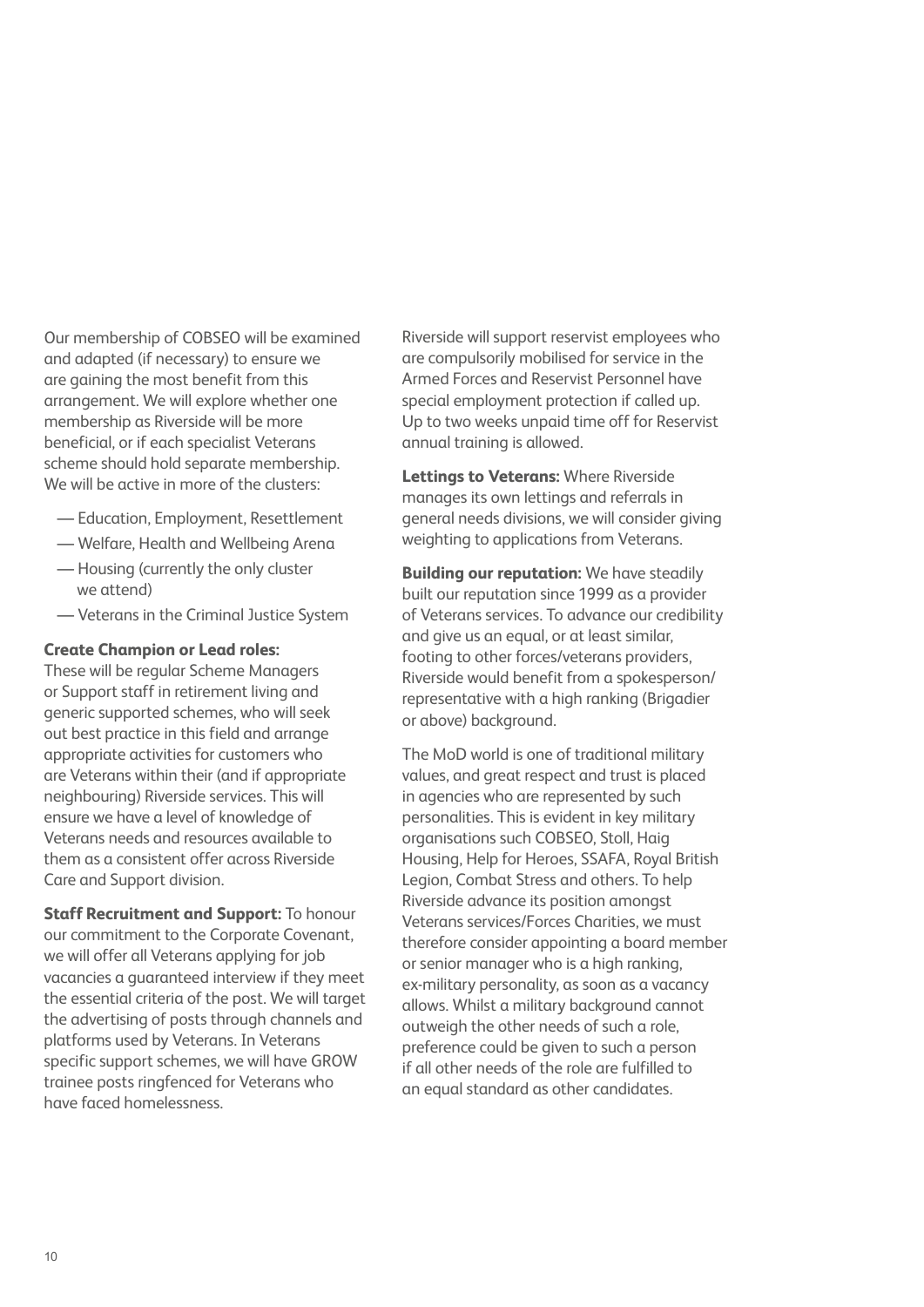### **Conclusions and recommendations**

Riverside has already begun to diversify and grow its offer of services to veterans and the wider Armed Forces Community. We have shown commitment to the cause in signing the Armed Forces Corporate Covenant and now have a list of actions to ensure we can demonstrate how we put this commitment into practice.

#### **Summary of actions:**

- —Identify Sponsor Director
- —Monitor numbers of Veterans and Reservists within Riverside
- —Organically evolve service models in response to emerging best practise and research findings.
- —Increase the number of specialist Veterans Services, delivering the two new developments on time and to budget and specification.
- —Dedicate a role within the BG&S Tendering and Contracts team with a remit for fundraising from non traditional routes, with Veterans bids as outlined in Table 1.
- —Promote Veterans as a crossorganisational area of work, and encourage support within all parts of the business.
- —Develop proactive partnerships to be developed with relevant agencies who can also support our customers.
- —Review COBSEO membership and amend to most beneficial arrangement.
- —Create more Champions/Leads to allow a consistency across services.
- —Strengthen our support for Veterans and Reservists within our Peoples Services functions.
- —Consider adding weighting to applications from Veterans in lettings processes, in Riverside Divisions.
- —Seek to recruit a high ranking military veteran to the board or director level senior team.
- —Identify appropriate resourcing levels to deliver proactive market profile raising, funding and influencing to meet the growth demands of our Veterans services.

Whilst Veterans services are a small part of Riverside activity, they are a very important area of work, particularly in the Care and Support division. We recognise the contribution that members of the Armed Forces Community have made, and often the very difficult circumstances in which people find themselves either as a direct result of their service history, or problems with transition back to civilian life.

**Riverside wanted to make sure that Veterans do not face disadvantage, but we will also actively find ways to amend our practice, enabling improved access for Veterans to our support and wider services.**